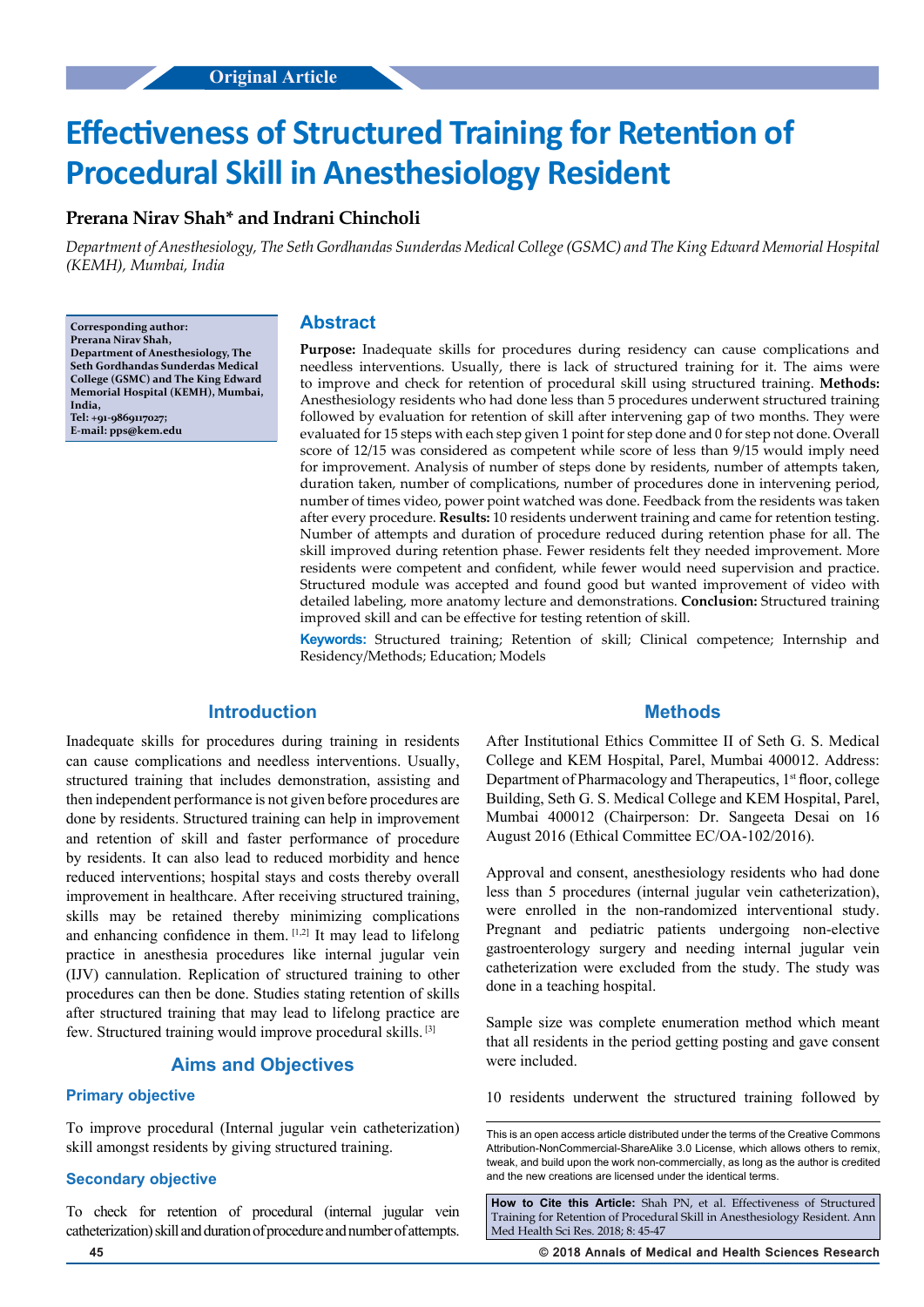evaluation for retention of skill after a gap of two months. Evaluation and taking feedback from them was done after each procedure.

Structured training was divided as described. The skill check list, feedback, power point and video were evaluated and content validated by 5 faculty of the department. In the first week, baseline knowledge test with respect to anatomy and steps using skill check list was done. Using power point and video, the procedure was demonstrated and 2 procedures assisted to each resident. Power point and video of the steps of the procedure was shared with the residents. During weeks 2–4, the residents by rotation performed at least 2 procedures independently. The duration taken, attempts and complications like arterial puncture, hematoma formation, pneumothorax etc. were noted. If the resident was unable to do the procedure in 2 attempts, it was taken over by the faculty as routinely done.

During the intervening phase, in subsequent 2 months, resident noted down how many procedures were performed by them and how many times they had watched the power point and video. Evaluation was done by another faculty in that period for the procedures done by the resident.

They were evaluated as per the skill check list for 15 steps divided into 3 parts of the procedure viz professional, knowledge and technical ability of 5 points. Each step was given 1 point for step done and 0 for step not done. The total score was calculated for each procedure done by the resident. Score of 4/5 was satisfactory while less than 3/5 would imply need for improvement. Overall score of 12/15 was considered as competent while score of less than 9/15 would imply need for improvement.

For evaluation of retention of skill, the same residents, who had done less than three procedures during the intervening two months, were evaluated for at least two internal jugular vein catheterizations. Feedback from the residents was taken after every procedure assisted or performed by the resident.

#### **Outcomes**

Analysis of number of steps done by residents, number of attempts taken, duration taken, number of complications, number of procedures done in intervening period, number of times video, power point watched was done in training, intervening and retention phase of the study. Feedback from residents was evaluated from the comments regarding performance of procedure. Assessment for improvement from training phase to intervening and retention phase was done.

## **Statistics**

Paired t-test was used to do the analysis. A p-value of <0.05 was considered statistically significant.

## **Results**

As seen in Table 1, there was comparable gender distribution. 10 residents were there in training and came for retention testing. Table 2 reveals about skill check list, wherein number of attempts and duration of procedure reduced during retention phase for all. The evaluation score improved during retention phase in all three parts of procedure via professional, knowledge and technical ability as seen in Table 3. Table 4 depicts about feedback with lesser residents felt they needed improvement after retention. Table 5 reveals ability of skill. More number of residents was found to be competent and confident after retention phase while fewer residents would need supervision and practice. Table 6 shows comments on structured module. Structured module was accepted and found good but wanted improvement of video with detailed labeling, more anatomy lecture and demonstrations.

# **Discussion**

Structured training is usually not given to residents for procedures. They observe, assist and do procedure. The evaluation score improved during retention phase. In the feedback, lesser residents felt they needed improvement after retention. More number of residents was found to be competent

| Table 1: Demographics. |                 |                  |       |  |
|------------------------|-----------------|------------------|-------|--|
| Gender                 | <b>Training</b> | <b>Retention</b> | Total |  |
| Male                   |                 | b                | 12    |  |
| Female                 | 8               | 8                | 16    |  |
| Total                  | 15              | 13               |       |  |

| Table 2: Skills.   |                 |                  |      |     |  |
|--------------------|-----------------|------------------|------|-----|--|
| Skill              | <b>Training</b> | <b>Retention</b> | Diff | %   |  |
| Attempts (Number)  | 1.39            | 1.16             | 0.23 | 16  |  |
| Duration (minutes) | 15              | 1167             | 3.33 | 22. |  |

| <b>Table 3: Evaluation score.</b> |                 |                  |      |         |  |
|-----------------------------------|-----------------|------------------|------|---------|--|
| <b>Evaluation Score</b>           | <b>Training</b> | <b>Retention</b> | Diff | P value |  |
| Professional                      | 4.49            | 4 77             | 0.28 | 0.42    |  |
| Knowledge                         | 4.17            | 4.57             | 04   | 0.27    |  |
| Technical ability                 | 3.94            | 4.57             | 0.63 | 0 Q.    |  |

| Table 4: Feedback.       |                  |                 |                  |
|--------------------------|------------------|-----------------|------------------|
| Feedback                 | <b>Number</b>    | <b>Training</b> | <b>Retention</b> |
| Professional             | Satisfactory     | 13              | 12               |
|                          | Need Improvement | 2               |                  |
| Knowledge                | Satisfactory     | 13              | 13               |
|                          | Need Improvement | 2               | O                |
| <b>Technical ability</b> | Satisfactory     | 11              | 13               |
|                          | Need Improvement | 4               |                  |

| Table 5: Ability.       |          |                  |  |  |
|-------------------------|----------|------------------|--|--|
| <b>Ability</b>          | Training | <b>Retention</b> |  |  |
| Competent               |          | 3                |  |  |
| <b>Need Supervision</b> |          |                  |  |  |
| <b>Need Practice</b>    | 9        | 6                |  |  |
| Confident               | 5        | 6                |  |  |

| Table 6: Comments on structured module. |                 |                  |  |  |
|-----------------------------------------|-----------------|------------------|--|--|
| <b>Comments on Structured Module</b>    | <b>Training</b> | <b>Retention</b> |  |  |
| Good                                    | 9               | 5                |  |  |
| Video improvement                       | 6               | 2                |  |  |
| Demo more                               | 1               |                  |  |  |
| Anatomy lecture                         |                 |                  |  |  |
| Technical ability improved              | U               | 13               |  |  |